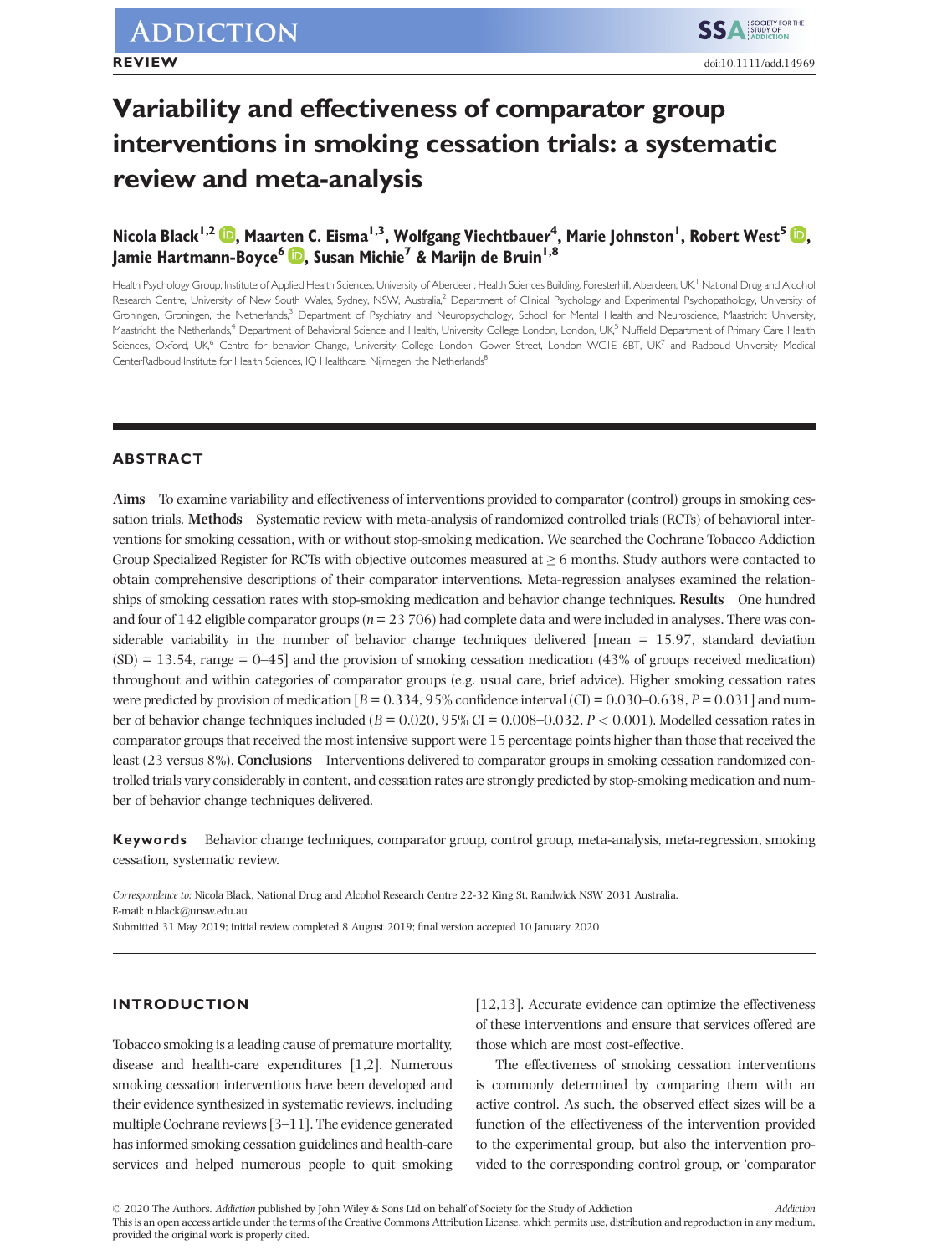group', <sup>1</sup> as well as of other variables. Study aims vary from trial to trial, and the type of comparator employed should covary with these aims [14]. At the most minimal, comparator groups receive no support and simply report their outcomes (which, arguably, could be considered very brief support in itself) [15]. At the most intensive, comparator groups might receive many counselling sessions. Systematic reviews of behavioral interventions tend to either ignore the variability in comparator interventions or try to address it by organizing comparator groups into broad categories, such as no behavioral support, self-help [e.g. pamphlets, self-directed workbooks, applications (apps)], brief advice/counselling (e.g. a short, typically less than 30 minutes, amount of advice/counselling), extended counselling (longer, often multiple sessions, of counselling), usual care (any support already typically delivered in practice) and/or some combination of these categories [3–8]. This approach might not fully account for the variability between comparator groups, as evidence from other areas shows that intervention content delivered to 'usual care' groups can vary considerably between trials [16]. In a previous systematic review of HIV medication adherence interventions, this variability in usual care content explained up to 34% points differences in the clinical outcomes observed in the comparator groups and influenced trial effect sizes [16,17]. This suggests that, without accounting for the differences in the intervention content provided to comparator groups, it might not be possible to directly synthesize experimental intervention effects from these trials. Further, for readers of these trials—such as those assessing whether a given intervention will improve outcomes over their current practice—it might also not be possible to interpret, compare or generalize the results.

The present aim was to examine the variability and effectiveness of comparator intervention content in a much larger and more heterogeneous body of randomized controlled trials (RCTs) of behavioral interventions for smoking cessation among adults [18]. Based on previous research, our pre-registered (https://osf.io/24pzj/) primary hypotheses were that provision of pharmacological support (i.e. smoking cessation medication) and behavioral support [i.e. higher number of smoking cessation behavior change techniques (BCTs)] [19,20] would vary between comparator groups and predict higher smoking cessation. We also predicted that BCTs delivered in a personalized manner would be more effective than those delivered in a nonpersonalized manner (i.e. a one-size-fits-all approach). Secondary hypotheses were that behavioral support delivered by a person would be more effective than support delivered in writing (digital and/or print), that more adjuvant support to engage participants with the intervention would predict higher cessation rates and that, among those who

received medication, more adjuvant support to increase medication adherence would predict higher cessation rates.

## **METHODS**

#### **Reporting standards**

This study is part of a larger systematic review of behavioral smoking cessation trials IC-SMOKE; [18]. The project is registered on the International Prospective Register of Systematic Reviews (PROSPERO) (CRD42015025251) and the Open Science Framework (https://osf.io/23hfv/). The completed Preferred Reporting Items for Systematic Reviews and Meta-Analyses (PRISMA) checklist is in Supporting information, Appendix A [21].

## **Eligibility**

The Cochrane Tobacco Addiction Group Specialized Register was searched on 1 November 2015 for RCTs assessing the impact of behavioral interventions (with or without smoking cessation medication) on biochemically verified smoking cessation at 6 months or longer. Trials without biochemically verified outcomes were excluded to protect against multiple sources of bias [22,23]. Trials were excluded if they were published before 1996, were not reported in English (as resources for translation of documentation were not available) or in peer-reviewed journals, or if participants were aged under 18 years. Trials published before 1996 were excluded because older trials of behavioral interventions are less relevant in a continually changing social and policy environment, and because preliminary work indicated that it was very difficult to retrieve the required materials from authors of trials published beyond 20 years earlier. The comparator groups included in the present analyses were the single least intensive groups in each RCT (i.e. one comparator group per RCT), which could have included no support, medication, usual care or comparator interventions introduced by the researchers. Detailed methods are described in the Intervention and Comparison group support provided in SMOKing cEssation (IC-SMOKE) protocol [18].

# **Procedure**

Data were first extracted from published materials (e.g. primary articles, appendices, protocols, intervention development papers). A comprehensive procedure of contacting authors of all included trials was then executed to retrieve additional, unpublished materials [24]. First/corresponding authors were contacted by e-mail (including several reminders), followed-up by telephone as

<sup>1</sup>We use the term 'comparator group' in recognition of the fact that many of these groups receive (comparator) interventions.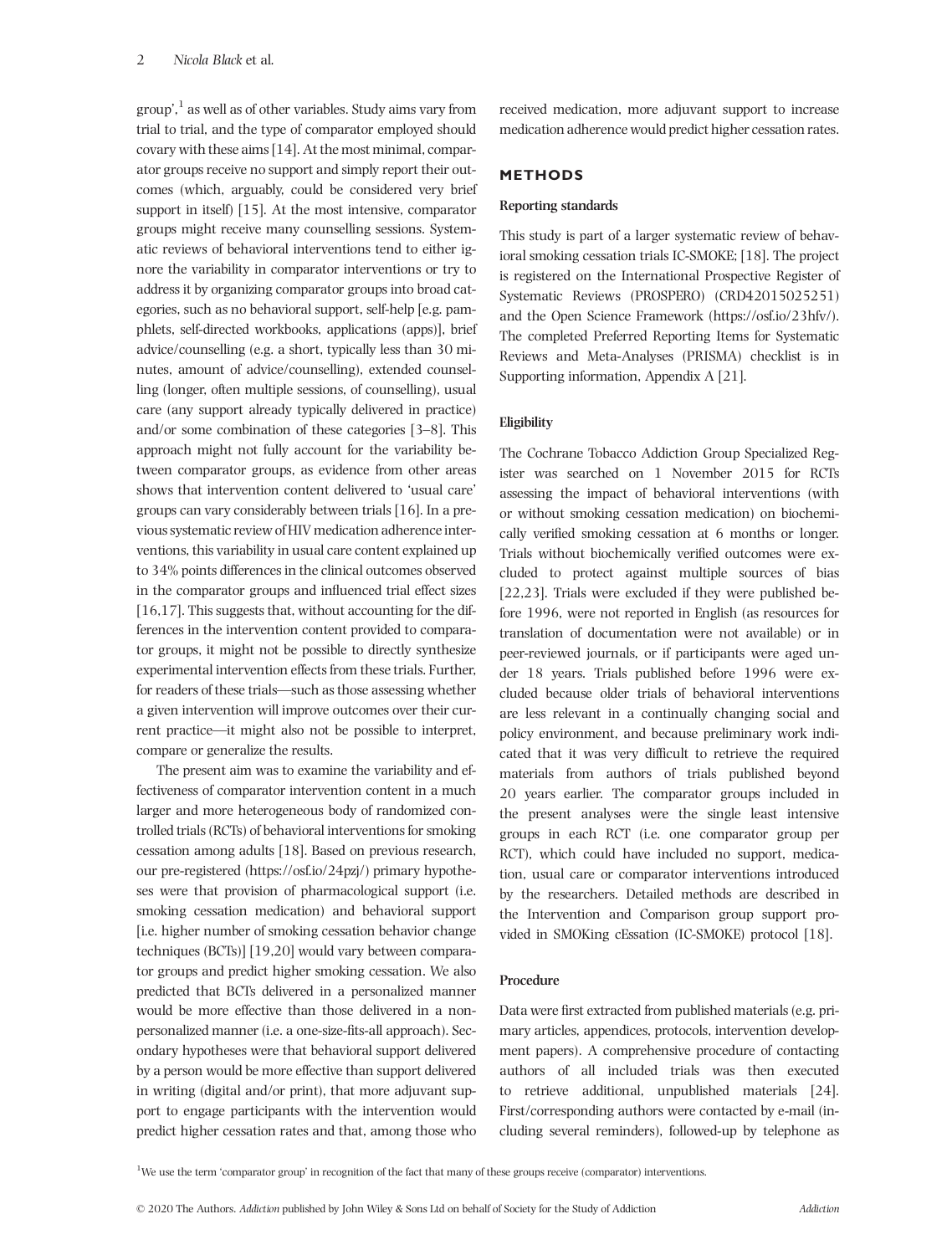required. If the first/corresponding author did not reply or was unable to help, the second/last authors were contacted, followed by middle authors, as required. Authors were asked to provide additional materials on the intervention provided to their comparator group (e.g. manuals, practitioner training materials, self-help materials, website content) and to complete a comparator intervention checklist. The comparator intervention checklist [\(https://osf.io/e834t/](https://osf.io/e834t/)) was a purpose-built questionnaire capturing smoking cessation activities (Javornik *et al.,* unpublished). We developed it based on international stop smoking treatment manuals, input from advisory board members (of smokers/ex-smokers, smoking cessation professionals and policymakers), expertise within the study team and smoking cessation examples provided in previous BCT taxonomies. A similar approach was shown to be reliable and valid in the previous HIV medication adherence systematic review [16].

The active content provided to comparator groups (namely, BCTs and smoking cessation medications) was extracted from the above-described materials. Two researchers independently and reliably [25] used the BCT taxonomy (BCTTv1; Supporting information, Appendix A) [19]—with one BCT added and one BCT removed—to code the presence/absence of 93 individual BCTs, the behavior targeted by each BCT (smoking cessation behaviors: making a quit attempt, remaining abstinent; adjuvant behaviors: adhering to medication, engaging in treatment) and whether the BCT delivery was personalized (i.e. individually tailored or requiring active recipient involvement). Examples of BCTs are reducing prompts or cues that might trigger smoking, considering the pros and cons of quitting and verbally persuading the person that they are capable of quitting. Following retrieval and coding of all available materials, the extent to which these materials comprehensively described the active intervention content was determined using independent double coding [see Supporting information, Appendix A for the decision model used; prevalence and bias-adjusted kappa  $(PABAK) = 0.79$ . The comparator interventions were labelled as well described if the coders judged the materials to be of sufficient detail and clarity to identify all or almost all the BCTs that were delivered to that comparator group. Finally, comparators were also coded as to whether the BCTs were primarily delivered in writing (digital/print) or by a person (face-to-face or via telephone).

#### **Data analysis**

The a priori prepared analysis plan was published on the Open Science Framework before conducting the analyses

(<https://osf.io/23hfv/>). Analyses were conducted using the metafor package in R [26]. The analysis script and data ([https://osf.io/gk56j/\)](https://osf.io/gk56j/) are also available on the Open Science Framework. Multi-level, mixed-effects metaregression models were used to examine the association between comparator intervention content and (logit-transformed) smoking cessation rates. Outcome time points were all those at 6 months  $(\pm 1 \text{ month})^2$  postrandomization or later (i.e. multiple time-points per study were permitted). Multiple outcome time-points were included, as this provides a more thorough synthesis of the available evidence than would be afforded by omitting all data other than those of a single time-point. The model included random intercepts for studies (to account for between-study heterogeneity), $3$  correlated random effects for multiple observations (i.e. logit rates) within studies with a continuous time autoregressive structure (to account for heterogeneity in multiple observations corresponding to the same group) and correlated sampling errors for multiple observations within studies (to account for the dependency between multiple observations corresponding to the same group). For the sampling errors, we conservatively assumed an autocorrelation coefficient of  $\rho = 0.9$  for a lag of 1 month. The smoking cessation rates extracted from the studies were based on intent-to-treat analyses with missing responses treated as smokers (assumption: missing  $=$  smoking; [27]). Only those comparator groups rated as well described were included in the primary analyses. Various sensitivity analyses were conducted, including fitting the models while controlling for attrition, including all comparator groups, and using robust variance estimation [28]. These are described in full in the analysis plan.

In the first primary model, smoking cessation rates were regressed on the degree of behavioral support (number of smoking cessation BCTs; i.e. those targeting quitting or abstinence) and the provision of medication  $(0 = no,$  $1 = yes$ ; model 1). In the second primary model, smoking cessation rates were regressed on the number of personalized BCTs, the number of non-personalized BCTs and the provision of medication (model 2).

In the secondary analyses, we first examined (models 3 and 4) whether the effect of BCTs on smoking cessation depends on the mode of delivery [i.e. whether comparator interventions were primarily delivered in writing  $(= 0)$  or by a person  $(= 1)$ ] by adding a mode of delivery main effect and its interaction with smoking cessation BCTs to models 1 and 2. To investigate the additional value of supporting the adjuvant behaviors (models 5 and 6), we added number of treatment engagement BCTs, number of medication adherence BCTs and the interaction between medication

<sup>2</sup>To allow for variation between studies in the exact time at which follow-up assessments were conducted, we allowed all time-points at 5 months or later to be included.

3 As each study contributed a single comparator group to the analyses, study and group are synonymous in this context.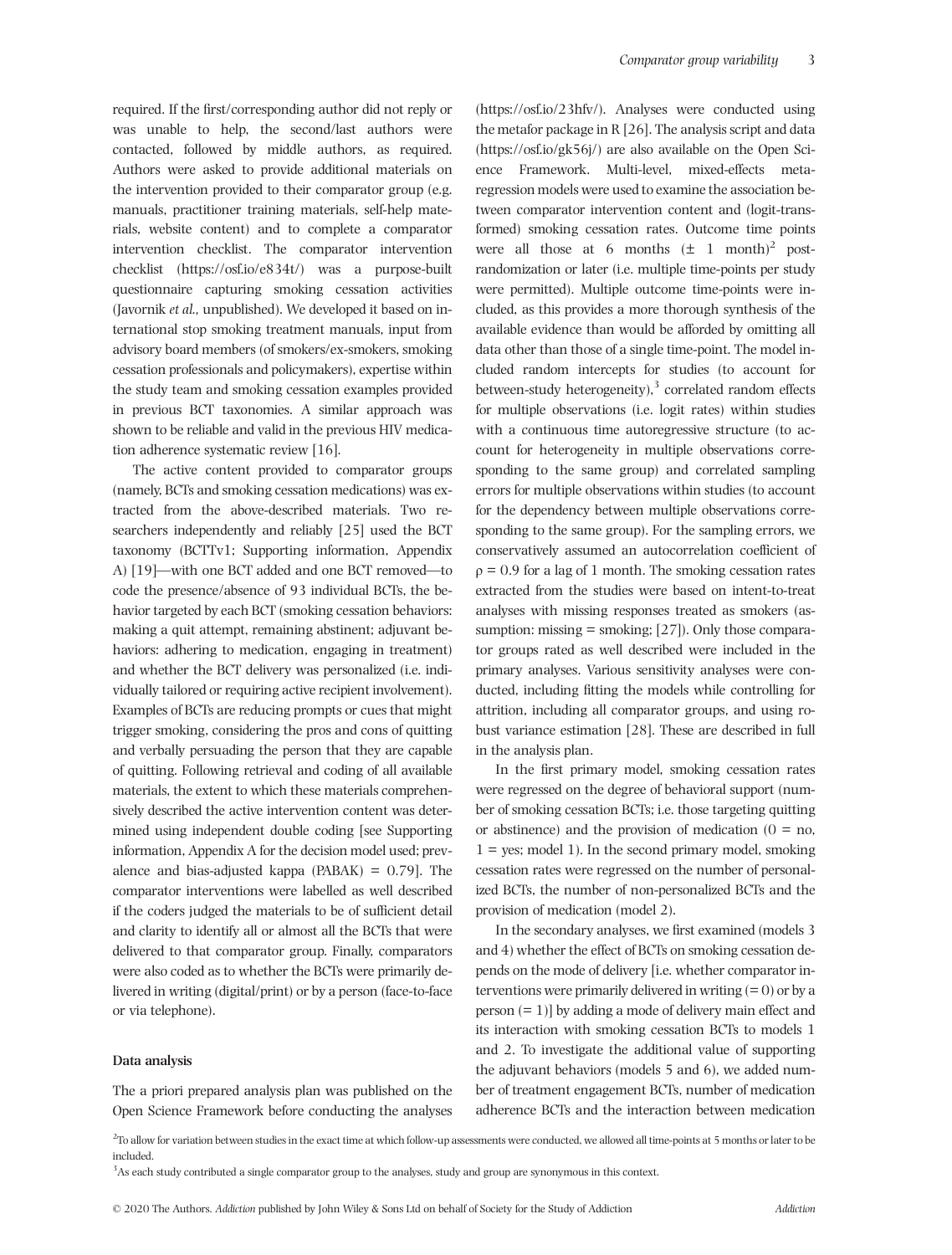provision and number of medication adherence BCTs (as adherence BCTs should primarily benefit people who were provided with medication) to models 1 and 2, respectively. Exploratory analyses were also conducted; namely, to investigate potential differences over time, differences by quitting versus abstinence BCTs, and interactions between smoking cessation BCTs and medication in determining smoking cessation. The results of these are described in Supporting information, Appendix B.

All analyses were controlled for potential confounding variables that we identified through literature review and input from our advisory board panel [29–31]. These control variables were: (1) mean age (in years), (2) mean nicotine dependence (using the Fagerström Test for Nicotine Dependence; theoretical range: 0–10; missing values imputed based on cigarettes per day, where available [32]), (3) length of follow-up (coded in 6-month units to facilitate interpretation; log-transformed to pre-emptively avoid any undue influence of a few very long follow-up assessments), (4) cotinine verification  $[1 = yes, 0 = no$ , where no includes less stringent biochemical verification types, such as exhaled carbon monoxide (CO)] and (5) type of abstinence assessed ( $1 =$  sustained,  $0 =$  point prevalence). The selection of these variables is discussed further in the analysis plan.

## **Future research**

Smoking is a leading cause of premature mortality, disease and health-care expenditures [1,2], and the current study suggests that existing smoking cessation intervention research might be overlooking an important source of clinical, and possibly statistical, heterogeneity. We are currently conducting analyses to determine if and how the observed variability in comparator groups impacts conclusions about the relative effectiveness of different types of interventions, with the goal of producing more accurate estimates of intervention effects [\(https://osf.io/khm8u/\)](https://osf.io/khm8u/). Further, as the link between comparator interventions and outcomes has now been established in both the HIV medication adherence [16,17] and smoking cessation domains, it will be important to investigate whether similar effects are occurring in other domains of behavioral interventions, and complex interventions more generally. To enable this, it is essential that trial authors provide detailed descriptions of their comparator interventions, as published descriptions are often incomplete [24,33–36]. New tools such as the *Addiction* Journal's Paper Authoring Tool might facilitate this [37].

The results of this study highlight avenues for research into improving usual care for smoking cessation. Researchers could investigate whether adding additional BCTs—especially BCTs delivered by a person—into existing programmes leads to higher rates of smoking cessation. Further, to operationalize comparator group support we took a pragmatic approach using a simple sum score of BCTs. To provide better guidance on which support is most effective, it will be important to investigate which combinations of BCTs are associated with the highest smoking cessation rates (as we are currently doing: [https://osf.io/](https://osf.io/m5vea/) [m5vea/\)](https://osf.io/m5vea/). Finally, it will be important to investigate how BCTs can be best translated to be delivered in writing (digital and/or print), as we did not find evidence of an association with smoking cessation when delivered through these mediums. At present, such interventions produce small increases in smoking cessation [9,10] and identifying which components of these are most effective could help us increase the effectiveness of these interventions.

# **RESULTS**

## **Study identification**

Initially, 5992 records were identified (Fig. 1). Following screening and eligibility assessment, 142 unique trials were included (see Supporting information, Appendix B for a list of included studies); 110 of 142 (77%) comparator groups were rated as well described, after retrieving additional information from authors on 93 of 142 (65%) of comparator groups. Of the 110 well-described comparator groups, complete data on all primary predictor and control variables were available for 104 groups, and these are analysed here. This included *n* = 23 706 participants and 161 time-points ranging from 22 to 130 weeks postrandomization (one study contributed five time-points, three contributed four time-points, six contributed three time-points, 32 contributed two time-points and the remaining 62 contributed a single time-point).

## **Variability in behavioral and pharmacological support**

There was considerable variability between the 104 comparator groups in the number of smoking cessation BCTs delivered (mean = 15.97, SD = 13.54, range =  $0-45$ ), number of personalized smoking cessation BCTs delivered  $(\text{mean} = 3.12, \text{SD} = 3.93, \text{range} = 0-16)$  and provision of medication (43%). The most commonly delivered smoking cessation BCTs were unspecified social support, tell to act and information about health consequences (delivered to 81, 67 and 67% of comparator groups, respectively). The most commonly delivered personalized smoking cessation BCTs were unspecified social support, behavioral goalsetting and reducing exposure to cues (delivered to 50, 27 and 23% of comparator groups, respectively).

Further, when grouping the comparators in categories typically used in systematic reviews of smoking cessation trials, variability in the number of BCTs delivered to 'no behavioral support' comparator groups was low (mean = 1.38,  $SD = 2.48$ , range = 0–9,  $k = 21$ ), but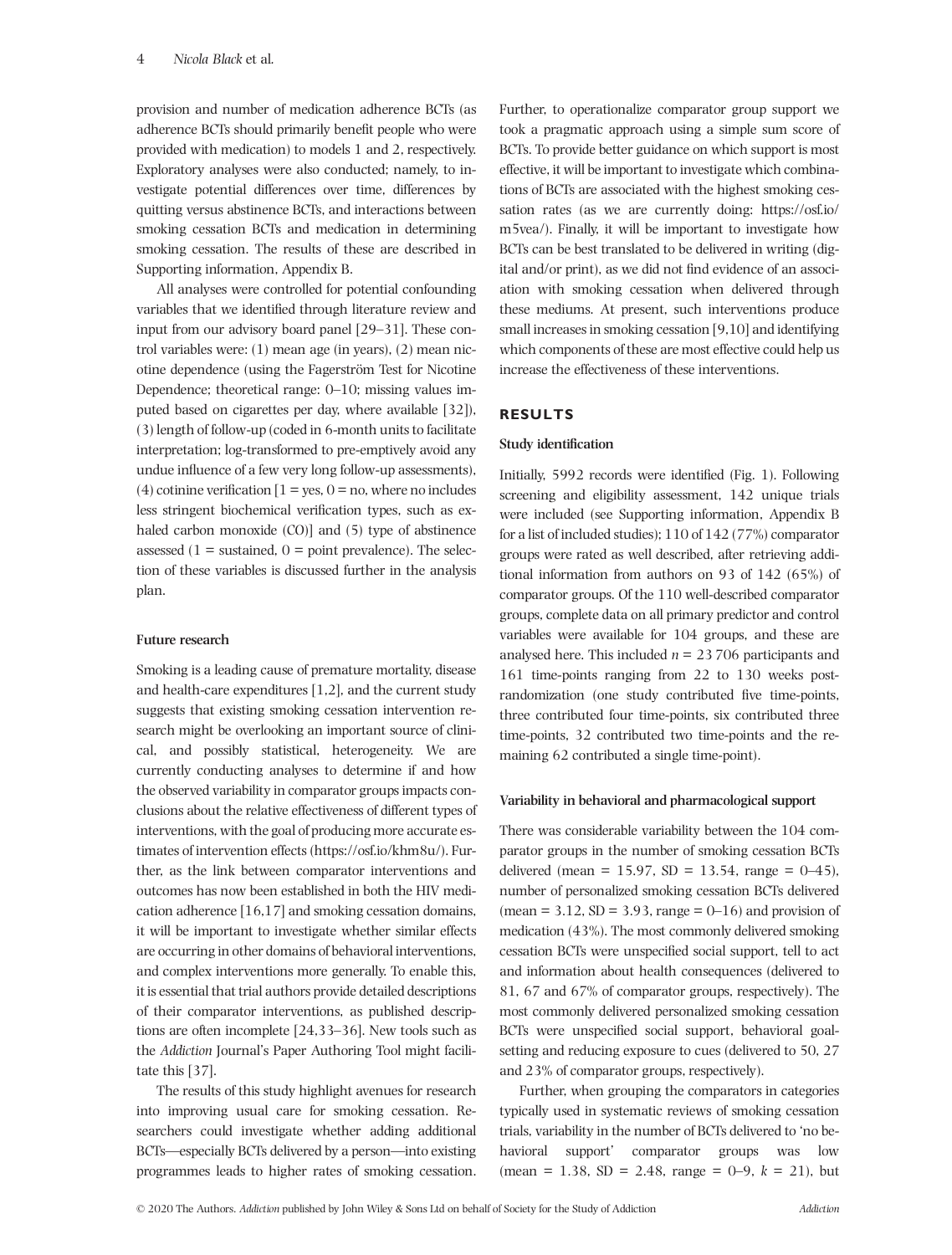

Figure 1 Preferred Reporting Items for Systematic Reviews and Meta-Analyses (PRISMA) flow diagram. BCTs = behavior change techniques

considerable variability remained within the other categories: 'self-help' (mean =  $18.00$ , SD =  $8.54$ , range =  $5-32$ ,  $k = 10$ ), 'brief advice' (mean = 12.11, SD = 11.08, range =  $0-45$ ,  $k = 37$ , 'extended counselling' (mean = 27.89, SD = 9.99, range =  $5-43$ ,  $k = 36$ ) and 'usual care' (mean =  $12.07$ , SD =  $13.50$ , range =  $0-45$ ,  $k = 28$  [5]). Hence, even within these typical categories, some comparator groups receive little to no support, whereas others receive extensive support.

## **Association between intervention active content and smoking cessation**

Provision of smoking cessation medication and more smoking cessation BCTs predicted higher smoking cessation rates (model 1, Table 1). The BCT-smoking cessation association seemed to be driven both by personalized BCTs and non-personalized BCTs, as these associations with

cessation rates were not significantly different  $(P = 0.400; \text{model 2})$ . Given that these two predictors were correlated ( $r = 0.49$ ,  $P < 0.001$ ), we re-ran the models with each predictor separately, which gave slightly larger differences in effect sizes and smaller *P*-values (personalized: *B* = 0.057, *P* = 0.004; non-personalized:  $B = 0.022$ ,  $P = 0.002$ ), suggesting that both variables were competing for the same variance. These results suggest that delivering more personalized and non-personalized BCTs, as well as smoking cessation medication, predicts higher smoking cessation rates in these comparator groups.

# **Interaction between mode of delivery and BCTs in predicting smoking cessation**

Whether smoking cessation BCTs are more strongly predictive of smoking cessation when delivered by a person than when delivered in writing (digital and/or print) was tested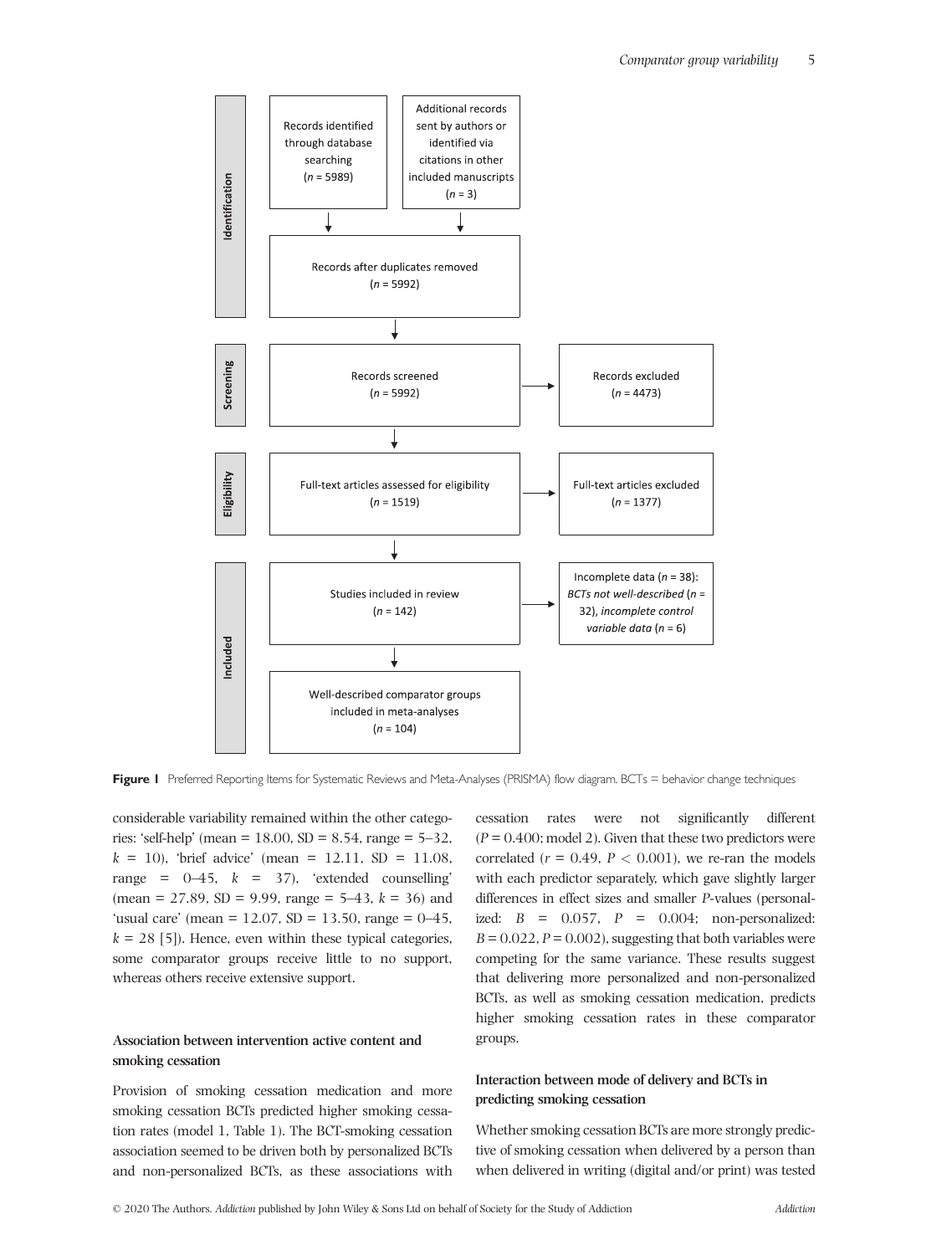|                                                                                                                                                                                                                                                                                                                                                                                                                                                                | Primary models     |                    | Secondary models  |                                |                               |                             |
|----------------------------------------------------------------------------------------------------------------------------------------------------------------------------------------------------------------------------------------------------------------------------------------------------------------------------------------------------------------------------------------------------------------------------------------------------------------|--------------------|--------------------|-------------------|--------------------------------|-------------------------------|-----------------------------|
|                                                                                                                                                                                                                                                                                                                                                                                                                                                                | Model 1            | Model 2            | Model 3           | Model 4                        | Model 5                       | Model 6                     |
| Predictors                                                                                                                                                                                                                                                                                                                                                                                                                                                     |                    |                    |                   |                                |                               |                             |
| Received medication ( $1 = yes$ , $0 = no$ )                                                                                                                                                                                                                                                                                                                                                                                                                   | $0.334(0.155)*$    | $0.346(0.156)$ *   | 0.266 (0.166)     | 0.231(0.164)                   | $0.429(0.251)^{a\dagger}$     | $0.399(0.260)^a$            |
| Total smoking cessation BCTs                                                                                                                                                                                                                                                                                                                                                                                                                                   | $0.020(0.006)$ *** |                    | $-0.020(0.027)^a$ |                                | 0.010(0.008)                  |                             |
| Personalized smoking cessation BCTs                                                                                                                                                                                                                                                                                                                                                                                                                            |                    | $0.038(0.022)^{t}$ |                   | $-0.131(0.068)^{a\dagger}$     |                               | 0.021(0.023)                |
| Non-personalized smoking cessation BCTs                                                                                                                                                                                                                                                                                                                                                                                                                        |                    | $0.016(0.008)*$    |                   | $0.031(0.038)^a$               |                               | 0.007(0.010)                |
| Mode of delivery $(1 =$ person-delivered, $0 =$ written)                                                                                                                                                                                                                                                                                                                                                                                                       |                    |                    | $-0.605(0.546)^a$ | $-0.235(0.564)^a$              |                               |                             |
| lotal smoking cessation BCTs × mode of delivery                                                                                                                                                                                                                                                                                                                                                                                                                |                    |                    | 0.042(0.028)      |                                |                               |                             |
| Personalized smoking cessation BCTs × mode of delivery                                                                                                                                                                                                                                                                                                                                                                                                         |                    |                    |                   | $0.186(0.071)$ ** <sup>b</sup> |                               |                             |
| Non-personalized smoking cessation BCTs × mode of delivery                                                                                                                                                                                                                                                                                                                                                                                                     |                    |                    |                   | $-0.016(0.039)$                |                               |                             |
| Treatment engagement BCTs                                                                                                                                                                                                                                                                                                                                                                                                                                      |                    |                    |                   |                                | $0.176(0.079)$ * <sup>c</sup> | $0.171(0.080)$ <sup>*</sup> |
| Medication adherence BCTs                                                                                                                                                                                                                                                                                                                                                                                                                                      |                    |                    |                   |                                | $0.044(0.078)^a$              | $0.046(0.078)^a$            |
| Medication adherence BCTs × received medication                                                                                                                                                                                                                                                                                                                                                                                                                |                    |                    |                   |                                | $-0.067(0.089)$               | $-0.057(0.092)$             |
| Model                                                                                                                                                                                                                                                                                                                                                                                                                                                          |                    |                    |                   |                                |                               |                             |
| Groups                                                                                                                                                                                                                                                                                                                                                                                                                                                         | 104                | 104                | 88 <sup>d</sup>   | 88 <sup>d</sup>                | 104                           | 104                         |
| Time-points                                                                                                                                                                                                                                                                                                                                                                                                                                                    |                    | 161                | 142 <sup>d</sup>  | 142 <sup>d</sup>               | 161                           | 161                         |
| Nariables that formed part of interaction terms were not mean-centred. The 'main' effects of these variables should be interpreted as the effect of that variable when the other from the interaction term = 0; e.g. in model                                                                                                                                                                                                                                  |                    |                    |                   |                                |                               |                             |
| becoming non-significant (B = 0.145, P = 0.102) and cluster robust re-estimation resulted in this effect becoming significant again (B = 0.145, P = 0.003). Removal of one influential case resulted in the effect of treatme<br>is the simple effect when mode of delivery is written (mode of delivery = 0) and the 'main' effect of mode of delivery is the simple effect when no BCTs were delivered (BCTs = 0). "Removal of one influential case resulted |                    |                    |                   |                                |                               |                             |
|                                                                                                                                                                                                                                                                                                                                                                                                                                                                |                    |                    |                   |                                |                               |                             |

becoming non-significant (5: B = 0.182, P = 0.081; 6: B = 0.170, P = 0.115) and this remained non-significant following cluster robust re-estimation (5: B = 0.182, P = 0.074; 6: B = 0.097). Sample size reduced because mod includes only active comparator groups (passive comparator groups do not have a mode of delivery). BCT = behavior change technique: SE = standard error. All models were controlled for mean age, mean Fagerström Test for Nic

*P <* 0.1.

dence, length of follow-up, cotinine verification and point prevalence versus sustained abstinence. \*\*\**P <* 0.001; \*\**P <* 0.01; \**P <* 0.05; †

| i<br>١<br>j              |
|--------------------------|
| į                        |
| i                        |
|                          |
|                          |
|                          |
| ł                        |
|                          |
|                          |
|                          |
|                          |
| Ξ                        |
| ۱                        |
|                          |
|                          |
|                          |
|                          |
|                          |
| j                        |
| $\overline{\phantom{a}}$ |
| ļ                        |
| j                        |
| ł                        |
|                          |
| <b>Contractor</b><br>l   |
|                          |
|                          |
| $\mathbf{I}$             |
| i                        |
| $\overline{\phantom{a}}$ |
| l                        |
|                          |
|                          |
|                          |
|                          |
|                          |
| ١                        |
|                          |
|                          |
|                          |
| į                        |
|                          |
|                          |
|                          |
|                          |
|                          |
|                          |
| l<br>l                   |
|                          |
| į<br>l                   |
|                          |
|                          |
| i                        |
|                          |
|                          |
|                          |
| ֠                        |
| l                        |
|                          |
|                          |
|                          |
|                          |
| ł                        |
| ā<br>I                   |

rided.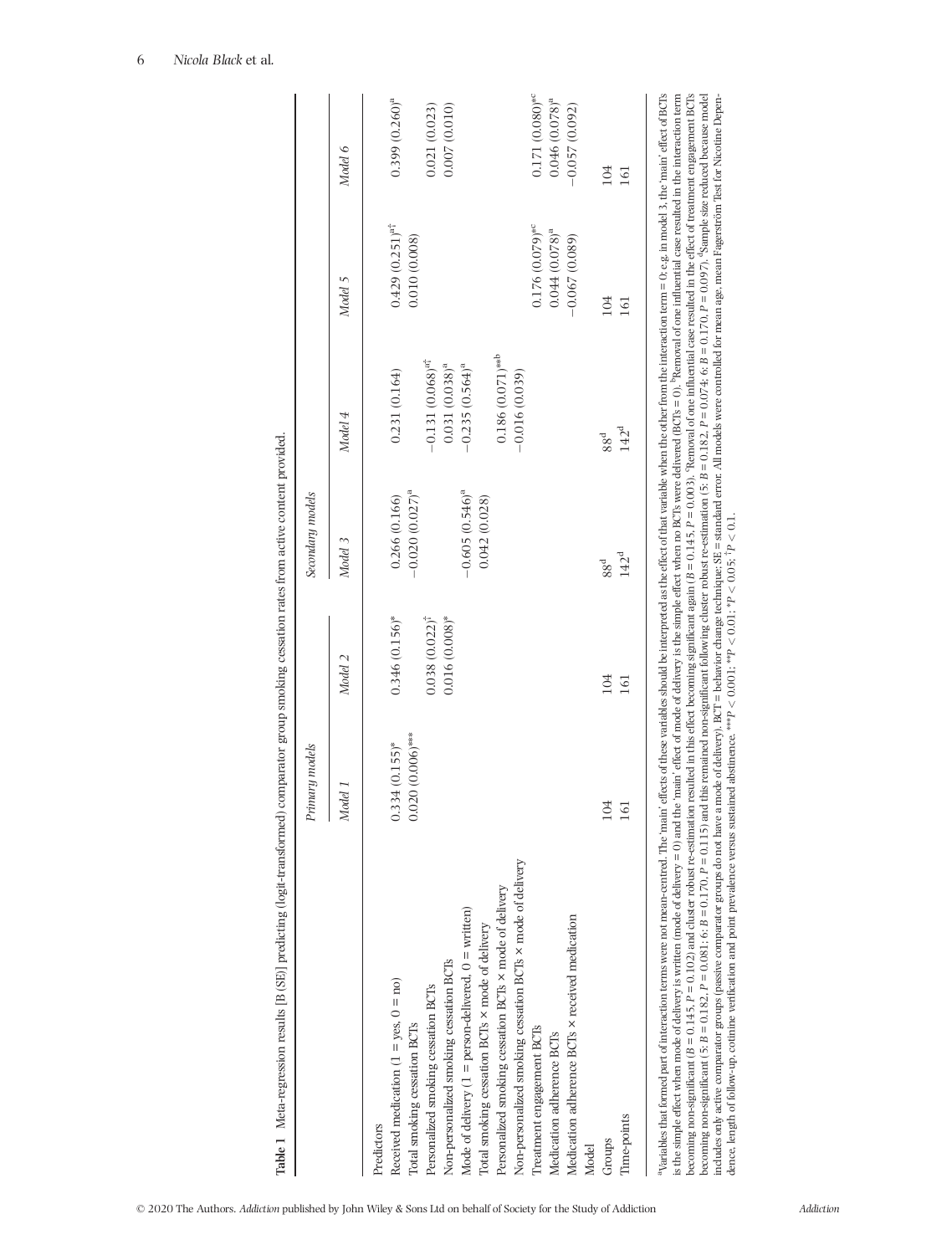in models 3 and 4. The association between smoking cessation rates and number of BCTs delivered was evident for those BCTs delivered by a person  $(B = 0.022, P = 0.001)$ , but not those delivered in writing  $(B = -0.020,$  $P = 0.452$ ; although the direct interaction test did not suggest that these association differed (model 3).

When BCTs were personalized, the association with higher smoking cessation was again evident when they were delivered by a person ( $B = 0.055$ ,  $P = 0.013$ ), but not when delivered in writing  $(B = -0.131, P = 0.052)$ , and these associations were significantly different (model 4). There was no evidence that non-personalized BCTs delivered in writing  $(B = 0.031, P = 0.416)$  or by a person  $(B = 0.015, P = 0.072)$  predicted smoking cessation. Together, these results show that personalized and person-delivered BCTs are associated with higher smoking cessation, with no support found for non-personalized BCTs or those delivered in writing.

# **Association between BCTs targeting adjuvant behaviors and smoking cessation**

The associations between BCTs targeting adjuvant behaviors and smoking cessation rates were tested in models 5 and 6. Higher smoking cessation rates were predicted by provision of more BCTs to engage the participant in the treatment (models 5 and 6), but not by more BCTs to aid medication adherence (model 5:  $B = -0.022$ ,  $P = 0.698$ ; model 6:  $B = -0.011$ ,  $P = 0.861$  among those groups who were provided medication). The association between number of treatment engagement BCTs and smoking cessation was attenuated by the removal of one influential case (model 5: *B* = 0.182, *P* = 0.081; model 6: *B* = 0.170, *P* = 0.115). The comparator group in this study [38] received a large number of treatment engagement BCTs relative to all other comparator groups (8 versus range of others: 0–3), and this seemed to determine the results of this analysis.

# **Estimated smoking cessation rates at different levels of behavioral and pharmacological support**

The predicted impact of varying levels of behavioral and pharmacological support on smoking cessation rates is shown in Fig. 2. As seen, our models predicted that, on average, 8% of those who received no behavioral or pharmacological support will be abstinent. If participants received 45 BCTs (the observed maximum), then the predicted cessation rate increased to 18%. If participants also received smoking cessation medication, this rate increased to 23%. Similarly, if participants received 16 personalized, person-delivered BCTs (the observed maximum), the predicted cessation rate was 18% without medication and 22% with medication. Note the different scales on the *x*-

axes in Fig. 2a versus Fig. 2b, illustrating that similar smoking cessation rates might be achieved using fewer BCTs if those BCTs are personalized and delivered by a person.

# **DISCUSSION**

#### **Principal findings**

This study examined the variability in, and effectiveness of, the active content of interventions (namely, BCTs and smoking cessation medications) provided to comparator groups in RCTs of behavioral interventions for smoking cessation. The active content varied considerably among all comparator groups and within typical categories of comparator groups (e.g. usual care, brief advice). Further, delivery of smoking cessation medication and more behavioral support predicted higher smoking cessation rates in these comparator groups. The predicted effect of this variability was a 15%-point absolute difference in cessation rates between comparator groups, with the least and most intensive comparator interventions predicting 8 and 23% cessation, respectively. This difference between comparator groups is greater than the typical differences seen between experimental and comparator groups in smoking cessation trials [4,5,39].

This study replicates and extends earlier work, in which the authors raised the issue of variability in interventions delivered to comparator groups of behavioral trials and its implications for interpreting and comparing effect sizes [16,17]. This work was performed in the area of HIV medication adherence interventions in a small set of only usual care comparator groups. That these results have now also been obtained for a substance use/addictive behavior (smoking) in a large set of studies with multiple categories of comparator groups clearly supports the idea that readers and systematic reviewers need to consider variability in comparator interventions when interpreting, comparing and generalizing trial effect sizes [17,40].

This study also found support for the potential role of BCTs in increasing smoking cessation rates, particularly when personalized and delivered by a person, and did not find evidence that the effect of these BCTs on cessation declines over time (Supporting information, Appendix B). This adds to existing literature, which has shown stronger intervention effects when interventions are delivered, at least in part, by a person (compared to self-help alone) and when interventions are tailored to the participant [5,41–43]. This study also adds to the mixed, broader health behavior change literature, which has found some positive relationships between the number of BCTs used and smoking cessation [44] and other behaviors (e.g. [45–47]) but which, overall, typically finds non-significant relationships with smoking cessation [48] and other outcomes (e.g. [36,49–57]). The strengths of our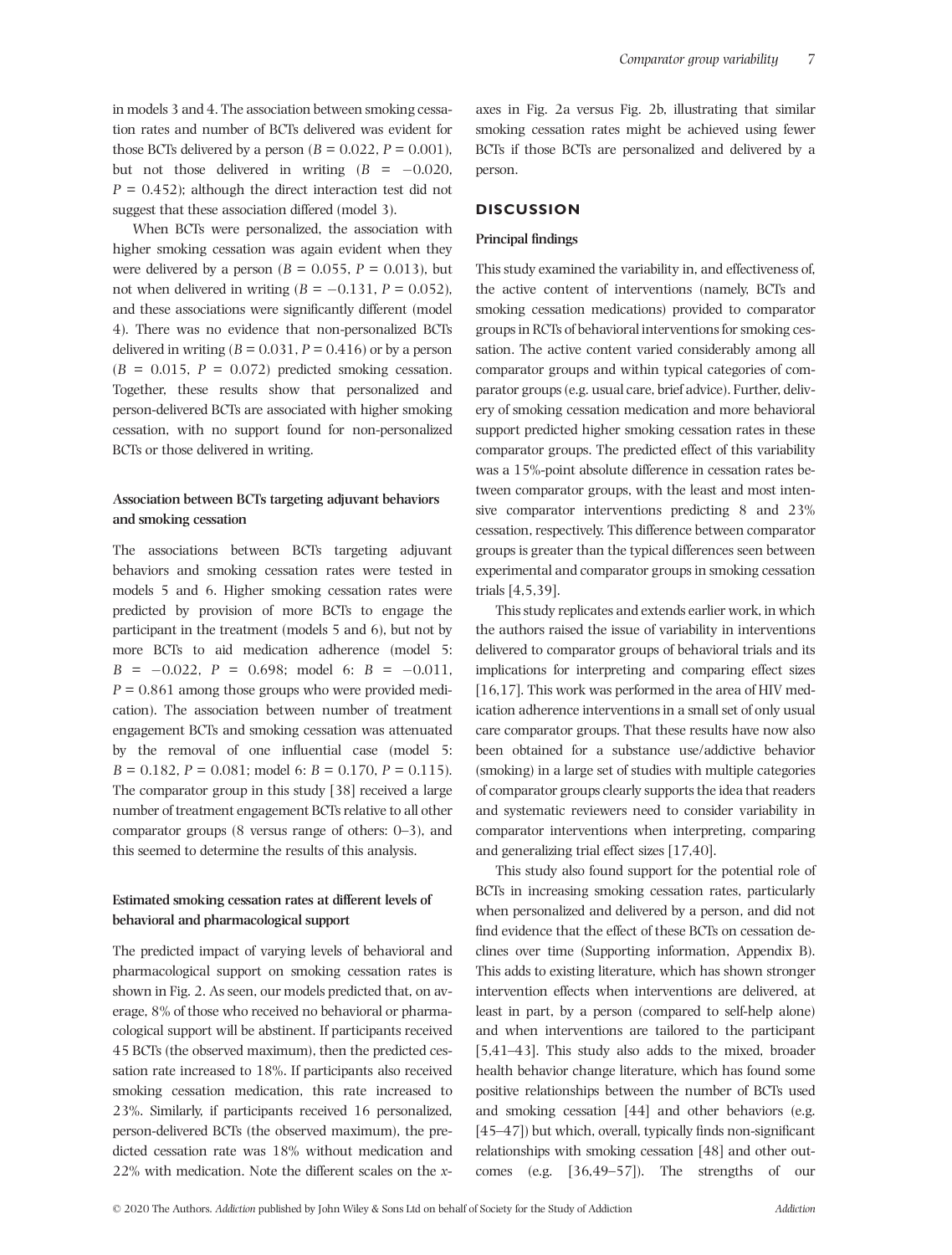

Figure 2 Predicted smoking cessation rates across the observed range of (a) total behavior change techniques (BCTs) and (b) personalized, persondelivered BCTs. Dotted lines represent 95% confidence intervals. Estimated smoking cessation rates are computed at 6-month follow-up, non-cotinine verified, point prevalence abstinence and mean levels of age and nicotine dependence [Colour figure can be viewed at [wileyonlinelibrary.com](http://wileyonlinelibrary.com)]

methodology (retrieval of unpublished materials, restriction of analyses to well-described studies) might have increased the accuracy of our BCT data. Along with the much larger number of included studies, this would increase power to detect the BCTs–cessation relationship.

## **Strengths and limitations**

The key strengths of this study are, first, the retrieval of extensive, unpublished materials describing comparator interventions from authors and the restriction of analyses to well-described comparators. Secondly, the inclusion of a priori specified confounders and the observed dose– response relationship increase confidence in a potential causal link between comparator interventions and outcomes [58]. The key limitation is that analyses were correlational and unaddressed confounders could be driving the associations. Other intervention factors, such as frequency

or duration of interpersonal contact, could influence outcomes. Nonetheless, if this is the case, the implication that variability in comparator interventions warrants consideration remains unchanged. Further, we included only English language publications, meaning that our review does not cover comparator groups from RCTs published exclusively in other languages. Finally, our BCT variable was a sum score, which therefore assumed that all BCTs are equally effective; this may not be the case. However, in the absence of evidence of the effectiveness of each BCT in this context, this pragmatic approach was judged to be most suitable.

## **Implications for policy and practice**

Policymakers and practitioners use publications about trials and systematic reviews to evaluate which interventions to fund and implement. Our results indicate that, when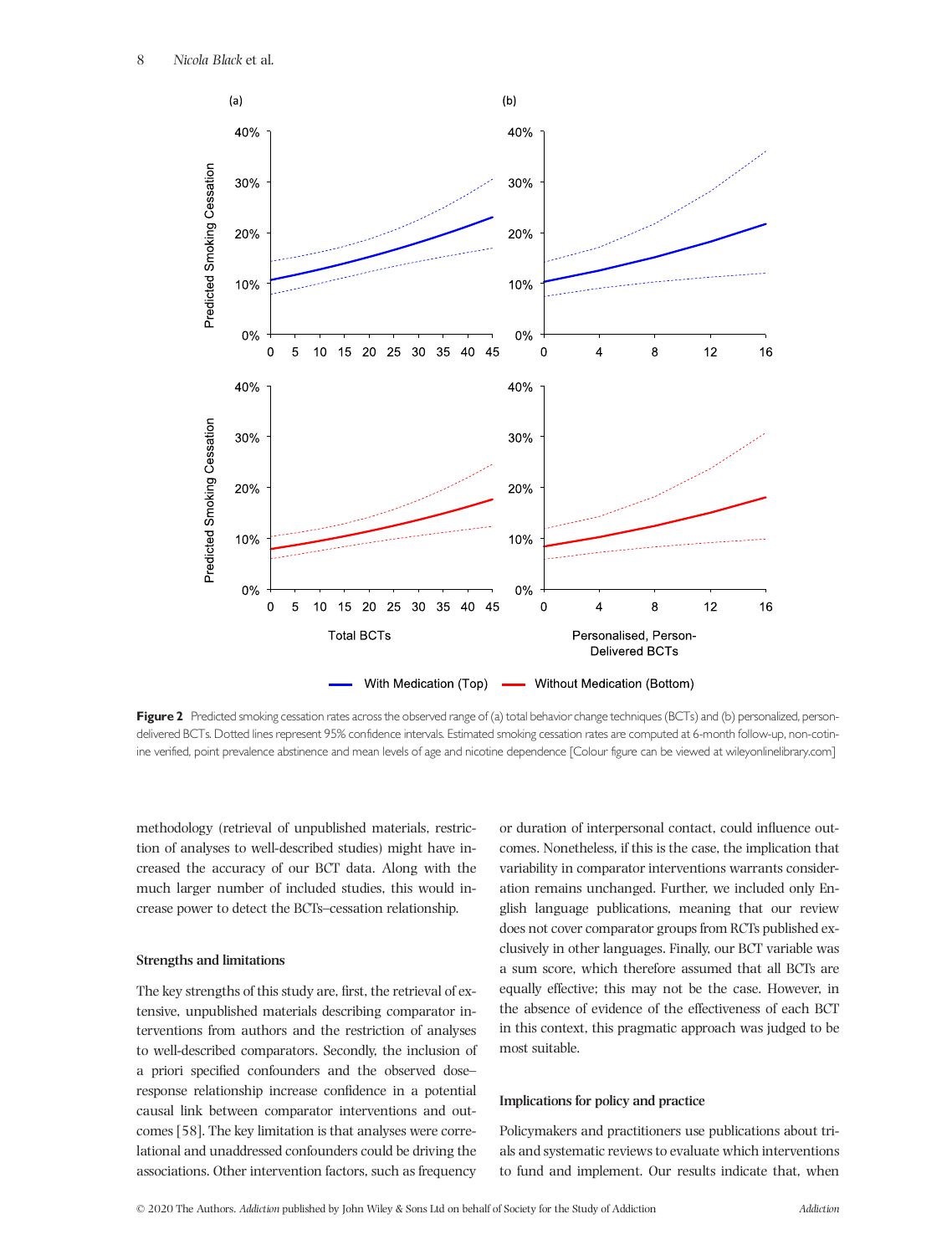doing so, it is key to consider against what comparators these interventions have been tested. We observed large (15% points) predicted differences in smoking cessation between comparator groups that were associated with the level of support received. This variability could make some experimental interventions appear much stronger than others whereas, in fact, this might have nothing to do with the experimental interventions; instead, it might be due to one trial having a minimal and another trial an intensive comparator intervention. Currently used methods for accounting for comparator group variability (i.e. separating meta-analyses by categories of comparator groups) may go some distance, but as variability in active content within commonly used categories is substantial this is unlikely to fully address the issue. Hence, we recommend that researchers, policymakers and practitioners ensure that full information on the comparator interventions is available and considered when interpreting, comparing and generalizing intervention effects and when making decisions on which services to fund and implement.

## **CONCLUSIONS**

Interventions provided to comparator groups in smoking cessation trials vary substantially and predict cessation rates in these groups. This variability should be considered when synthesizing, interpreting, comparing or generalizing intervention effects.

## **Systematic review registration**

PROSPERO (CRD42015025251) and the Open Science Framework (analysis plan:<https://osf.io/24pzj/>).

#### **Declaration of interests**

R.W. undertakes research and consultancy for companies that develop and manufacture smoking cessation medications (Pfizer, J&J and GSK). R.W. is an unpaid adviser to the UK's National Centre for Smoking Cessation and Training. R.W.'s salary is funded by Cancer Research UK. N.B. and M.C.E.'s salaries were funded by Cancer Research UK. J.H.B. receives funding from the National Institute for Health Research (NIHR) Oxford Biomedical Research Centre (BRC). The views expressed are those of the author(s) and not necessarily those of the NHS, the NIHR or the Department of Health and Social Care. All other authors declare that they have no conflicts of interest. The National Drug and Alcohol Research Centre is supported by funding from the Australian Government Department of Health under the Drug and Alcohol Program.

#### **Acknowledgements**

We thank the authors of included studies who responded to our requests for materials on the (experimental and) comparator interventions. These materials were crucial to achieving our current aims. We also thank the members of our advisory board panels who provided valuable input into the broader study design. This work was funded by Cancer Research UK (application number C50862/A18446). The systematic review protocol was previously peer-reviewed by Cancer Research UK as part of the funding process. The funder had no role in protocol design, decision to publish, or preparation of the manuscript.

## **References**

- 1. Goetzel R. Z., Anderson D. R., Whitmer R. W., Ozminkowski R. J., Dunn R. L., Wasserman J. *et al*. The relationship between modifiable health risks and health care expenditures: an analysis of the multi-employer HERO health risk and cost database. *J Occup Environ Med* 1998; **40**: 843–54; Available at: [ncbi.nlm.nih.gov/pubmed/9800168](http://ncbi.nlm.nih.gov/pubmed/9800168) (accessed: 29 January 2020).
- 2. Gakidou E., Afshin A., Abajobir A. A., Abate K. H., Abbafati C., Abbas K. M. *et al*. Global, regional, and national comparative risk assessment of 84 behavioral, environmental and occupational, and metabolic risks or clusters of risks, 1990– 2016: a systematic analysis for the global burden of disease study 2016. *Lancet* 2017; **390**: 1345–422.
- 3. Lindson-Hawley N., Thompson T. P., Begh R. Motivational interviewing for smoking cessation. *Cochrane Database Syst Rev* 2015; **3**: CD006936.
- 4. Lancaster T., Stead L. F. Individual behavioral counselling for smoking cessation. *Cochrane Database Syst Rev* 2017; **3**: CD001292.
- 5. Stead L. F., Carroll A. J., Lancaster T. Group behavior therapy programmes for smoking cessation. *Cochrane Database Syst Rev* 2017; **3**: CD001007.
- 6. Stead L. F., Hartmann-Boyce J., Perera R., Lancaster T. Telephone counselling for smoking cessation. *Cochrane Database Syst Rev* 2013; 8: CD002850.
- 7. Stead L. F., Koilpillai P., Lancaster T. Additional behavioral support as an adjunct to pharmacotherapy for smoking cessation. *Cochrane Database Syst Rev* 2015; **10**: CD009670.
- 8. Cahill K., Lancaster T., Green N. Stage-based interventions for smoking cessation. *Cochrane Libr* 2010; **11**: CD004492.
- 9. Hartmann-Boyce J., Lancaster T., Stead L. F. Print-based selfhelp interventions for smoking cessation. *Cochrane Database Syst Rev* 2014; **6**: CD001118.
- 10. Taylor G. M., Dalili M. N., Semwal M., Civljak M., Sheikh A., Car J. Internet-based interventions for smoking cessation. *Cochrane Libr* 2017; **9**: CD007078.
- 11. Whittaker R., McRobbie H., Bullen C., Borland R., Rodgers A., Gu Y. Mobile phone-based interventions for smoking cessation. *Cochrane Database Syst Rev* 2012; **4**: CD006611.
- 12. West R., May S., West M., Croghan E., McEwen A. Performance of English stop smoking services in first 10 years: analysis of service monitoring data. *BMJ* 2013; **347**: f4921.
- 13. National Institute for Health Care Excellence (NICE) Stop Smoking Interventions and services. In: *NICE guideline [NG92]*. London: NICE; 2018.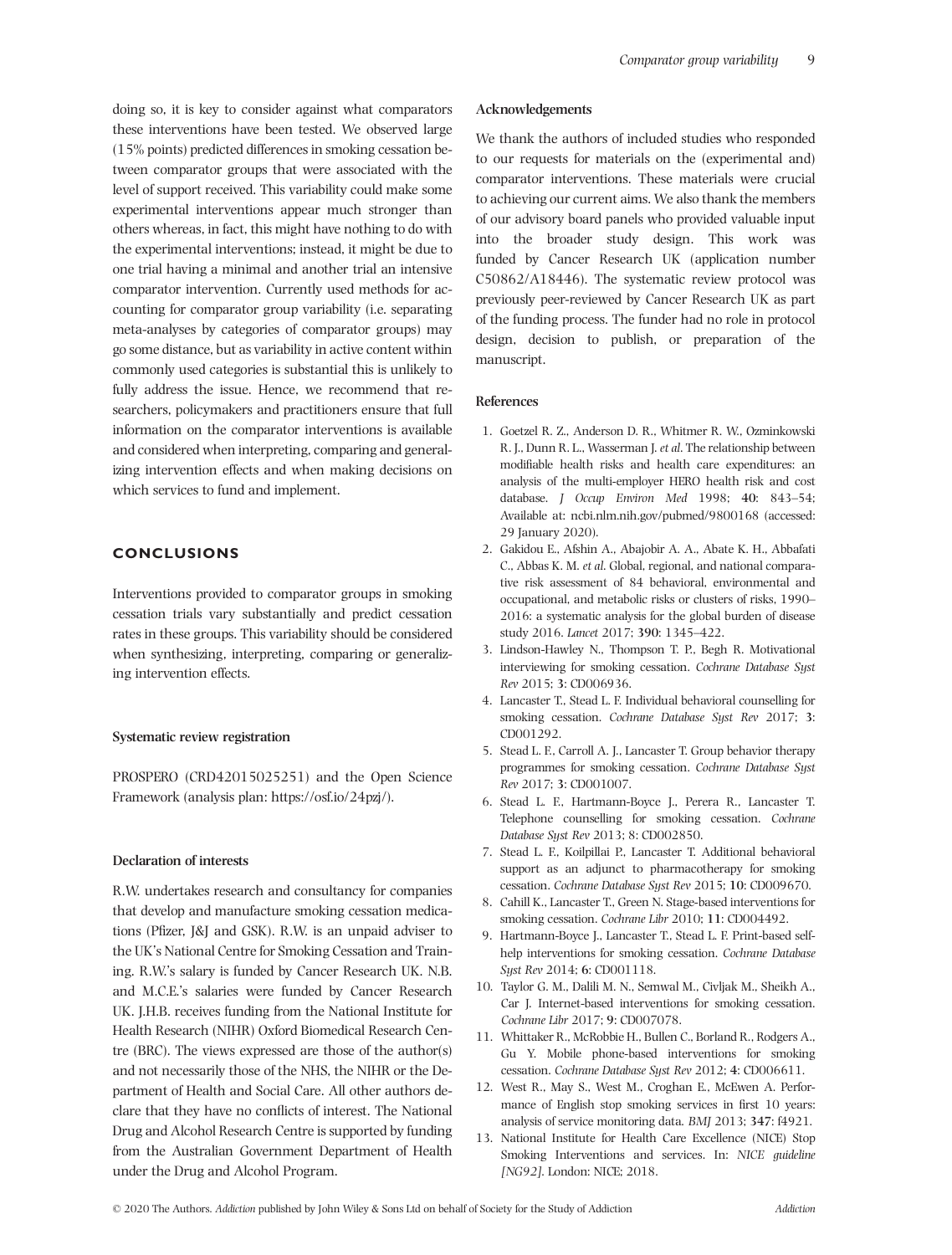- 14. Freedland K. E., King A. C., Ambrosius W. T., Mayo-Wilson E., Mohr D. C., Czajkowski S. M. *et al*. The selection of comparators for randomized controlled trials of health-related behavioral interventions: recommendations of an NIH expert panel. *J Clin Epidemiol* 2019; **110**: 74–81.
- 15. McCambridge J., Kypri K. Can simply answering research questions change behaviour? Systematic review and meta analyses of brief alcohol intervention trials. *PLOS ONE* 2011; **6**: e23748.
- 16. de Bruin M., Viechtbauer W., Hospers H. J., Schaalma H. P., Kok G. Standard care quality determines treatment outcomes in control groups of HAART-adherence intervention studies: implications for the interpretation and comparison of intervention effects. *Health Psychol* 2009; **28**: 668.
- 17. de Bruin M., Viechtbauer W., Schaalma H. P., Kok G., Abraham C., Hospers H. J. Standard care impact on effects of highly active antiretroviral therapy adherence interventions: a meta-analysis of randomized controlled trials. *Arch Intern Med* 2010; **170**: 240–50.
- 18. de Bruin M., Viechtbauer W., Eisma M. C., Hartmann-Boyce J., West R., Bull E. *et al*. Identifying effective behavioral components of intervention and comparison group support provided in SMOKing cEssation (IC-SMOKE) interventions: a systematic review protocol. *Syst Rev* 2016; **5**: 77.
- 19. Michie S., Richardson M., Johnston M., Abraham C., Francis J., Hardeman W. The behavior change technique taxonomy (v1) of 93 hierarchically clustered techniques: building an international consensus for the reporting of behavior change interventions. *Ann Behav Med* 2013; **46**: 81–95.
- 20. Michie S., Wood C. E., Johnston M., Abraham C., Francis J., Hardeman W. behavior change techniques: the development and evaluation of a taxonomic method for reporting and describing behavior change interventions (a suite of five studies involving consensus methods, randomised controlled trials and analysis of qualitative data). *Health Technol Assess* 2015; **19**: 1–188.
- 21. Moher D., Liberati A., Tetzlaff J., Altman D. G. Preferred Reporting Items for Systematic Reviews and Meta-Analyses: the PRISMA statement. *Ann Intern Med* 2009; **151**: 264–9.
- 22. Wood L., Egger M., Gluud L. L., Schulz K. F., Jüni P., Altman D. G. *et al*. Empirical evidence of bias in treatment effect estimates in controlled trials with different interventions and outcomes: meta-epidemiological study. *BMJ* 2008; **336**: 601–5.
- 23. Savović J., Jones H., Altman D., Harris R., Jüni P., Pildal J. *et al*. Influence of reported study design characteristics on intervention effect estimates from randomised controlled trials: combined analysis of meta-epidemiological studies. *Health Technol Assess* 2012; **16**: 1–82.
- 24. de Bruin M., Black N., Javornik N., Viechtbauer W., Eisma M. C., Hartmann-Boyce J. *et al*. Underreporting of the active content of behavioral interventions: a systematic review and meta-analysis of randomized trials of smoking cessation interventions. *Health Psychol Rev* 2020. [https://doi.org/10.1080/](https://doi.org/10.1080/17437199.2019.1709098) [17437199.2019.1709098](https://doi.org/10.1080/17437199.2019.1709098)
- 25. Black N., Williams A. J., Javornik N., Scott C., Johnston M., Eisma M. C. *et al*. Enhancing behavior change technique coding methods: identifying behavioral targets and delivery styles in smoking cessation trials. *Ann Behav Med* 2019; **53**: 583–91.
- 26. Viechtbauer W. Conducting meta-analyses in R with the metafor package. *J Stat Softw* 2010; **36**: 1–48.
- 27. West R., Hajek P., Stead L., Stapleton J. Outcome criteria in smoking cessation trials: Proposal for a common standard. *Addiction* 2005; **100**: 299–303.
- 28. Hedges L. V., Tipton E., Johnson M. C. Robust variance estimation in meta-regression with dependent effect size estimates. *Res Synth Methods* 2010; **1**: 39–65.
- 29. Piasecki T. M. Relapse to smoking. *Clin Psychol Rev* 2006; **26**: 196–215.
- 30. Vangeli E., Stapleton J., Smit E. S., Borland R., West R. Predictors of attempts to stop smoking and their success in adult general population samples: a systematic review. *Addiction* 2011; **106**: 2110–21.
- 31. Jatlow P., Toll B. A., Leary V., Krishnan-Sarin S., O'Malley S. S. Comparison of expired carbon monoxide and plasma cotinine as markers of cigarette abstinence. *Drug Alcohol Depend* 2008; **98**: 203–9.
- 32. Heatherton T. F., Kozlowski L. T., Frecker R. C., Fagerström K. O. The Fagerström Test for Nicotine Dependence: a revision of the Fagerstrom tolerance questionnaire. *Br J Addict* 1991; **86**: 1119–27.
- 33. Ayling K., Brierley S., Johnson B., Heller S., Eiser C. How standard is standard care? Exploring control group outcomes in behavior change interventions for young people with type 1 diabetes. *Psychol Health* 2015; **30**: 85–103.
- 34. Yu A. M., Balasubramanaiam B., Offringa M., Kelly L. E. Reporting of interventions and 'standard of care' control arms in pediatric clinical trials: a quantitative analysis. *Pediatr Res* 2018; **84**: 393.
- 35. Lohse K. R., Pathania A., Wegman R., Boyd L. A., Lang C. E. On the reporting of experimental and control therapies in stroke rehabilitation trials: a systematic review. *Arch Phys Med Rehabil* 2018; **99**: 1424–32.
- 36. Yamato T. P., Maher C. G., Saragiotto B. T., Hoffmann T. C., Moseley A. M. How completely are physiotherapy interventions described in reports of randomised trials? *Physiotherapy* 2016; **102**: 121–6.
- 37. Addiction Journal. Paper authoring tool: Society for the Study of Addiction; 2019 Available at: [www.addictionpat.org](http://www.addictionpat.org) (accessed: 29 January 2020).
- 38. Secades-Villa R., García-Rodríguez O., López-Núñez C., Alonso-Pérez F., Fernández-Hermida J. R. Contingency management for smoking cessation among treatmentseeking patients in a community setting. *Drug Alcohol Depend* 2014; **140**: 63–8.
- 39. Hughes J. R., Stead L. F., Hartmann-Boyce J., Cahill K., Lancaster T. Antidepressants for smoking cessation. *Cochrane Database Syst Rev* 2014; **1**: CD000031.
- 40. Wagner G. J., Kanouse D. E. Assessing usual care in clinical trials of adherence interventions for highly active antiretroviral therapy. *JAIDS J Acquired Immune Defic Syndromes* 2003; **33**: 276–7.
- 41. Black N., Mullan B., Sharpe L. Computer-delivered interventions for reducing alcohol consumption: meta-analysis and meta-regression using behavior change techniques and theory. *Health Psychol Rev* 2016; **10**: 341–57.
- 42. Noar S. M., Benac C. N., Harris M. S. Does tailoring matter? Meta-analytic review of tailored print health behavior change interventions. *Psychol Bull* 2007; **133**: 673.
- 43. Lustria M. L. A., Noar S. M., Cortese J., Van Stee S. K., Glueckauf R. L., Lee J. A meta-analysis of web-delivered tailored health behavior change interventions. *J Health Commun* 2013; **18**: 1039–69.
- 44. Griffiths S. E., Parsons J., Fulton E. A., Naughton F., Tombor I., Brown K. E. Are digital interventions for smoking cessation in